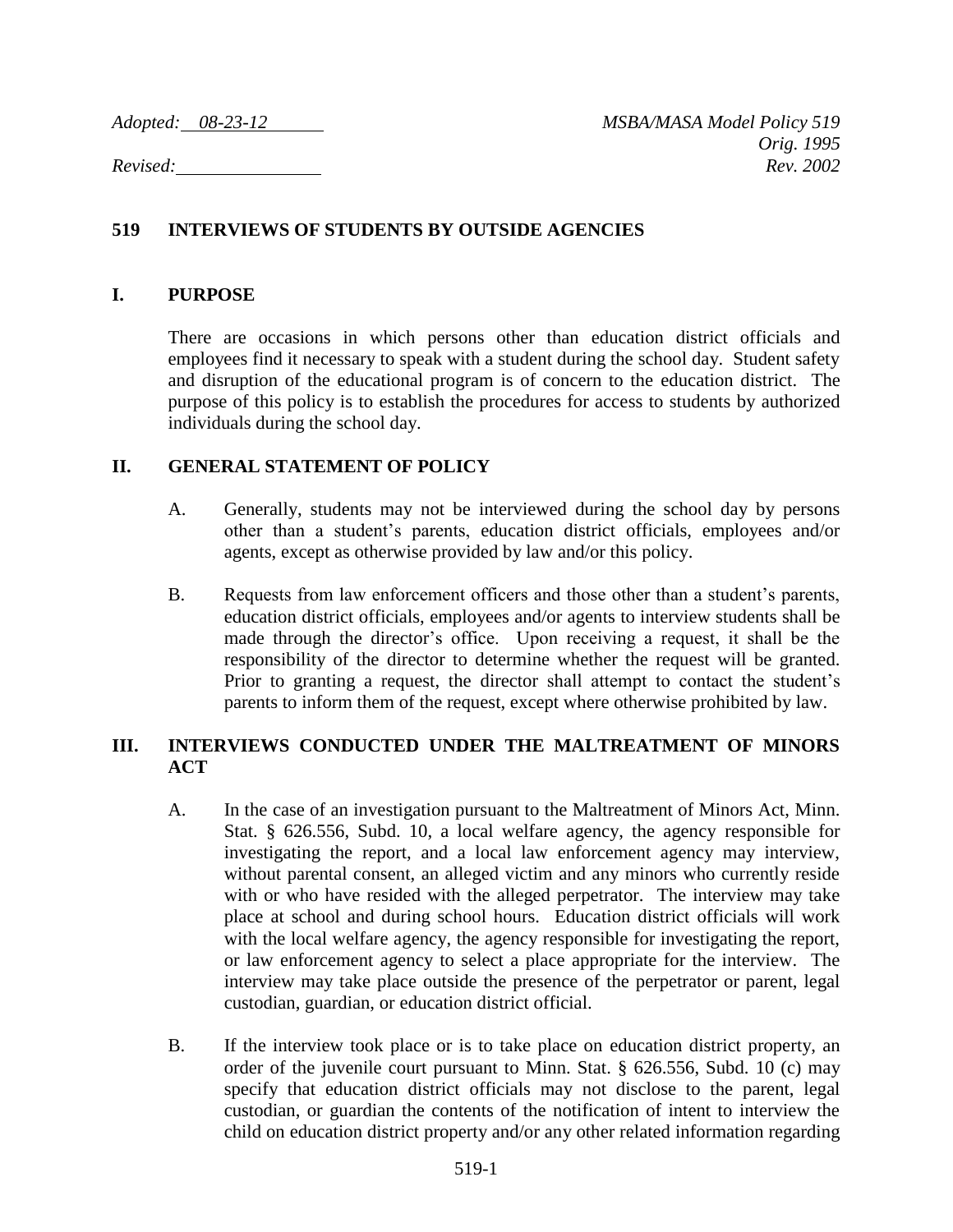the interview that may be a part of the child's record. The education district official must receive a copy of the order from the local welfare or law enforcement agency.

- C. When the local welfare agency, local law enforcement agency, or agency responsible for assessing or investigating a report of maltreatment determines that an interview should take place on education district property, education district officials must receive written notification of intent to interview the child on education district property prior to the interview. The notification shall include the name of the child to be interviewed, the purpose of the interview, and a reference to the statutory authority to conduct an interview on education district property. Where the interviews are conducted by the local welfare agency, the notification must be signed by the chair of the local social services agency or the chair's designee. The notification is private educational data on the student. Education district officials may not disclose to the parent, legal custodian or guardian the contents of the notification or any other related information regarding the interview until notified in writing by the local welfare or law enforcement agency that the investigation or assessment has been concluded, unless a school employee or agent is alleged to have maltreated the child. Until education district officials receive said notification, all inquiries regarding the nature of the investigation or assessment should be directed to the local welfare or law enforcement agency or the agency responsible for assessing or investigating a report of maltreatment shall be solely responsible for any disclosure regarding the nature of the assessment or investigation.
- D. Education district officials shall have discretion to reasonably schedule the time, place, and manner of an interview by a local welfare or local law enforcement agency on education district premises. However, where the alleged perpetrator is believed to be a education district official or employee, the local welfare or local law enforcement agency will have discretion to determine where the interview will be held. The interview must be conducted not more than 24 hours after the receipt of the notification unless another time is considered necessary by agreement between the education district officials and the local welfare or law enforcement agency. However, education district officials must yield to the discretion of the local welfare or law enforcement agency concerning other persons in attendance at the interview. Education district officials will make every effort to reduce the disruption to the educational program of the child, other students, or school staff when an interview is conducted on education district premises.
- E. Students shall not be taken from education district property without the consent of the director and without proper warrant.
- *Legal References:* Minn. Stat. § 13.32 (Educational Data) Minn. Stat. § 626.556, Subd. 10(c) and (d) (Duties of Local Welfare Agency and Local Law Enforcement Agency Upon Receipt of a Report)